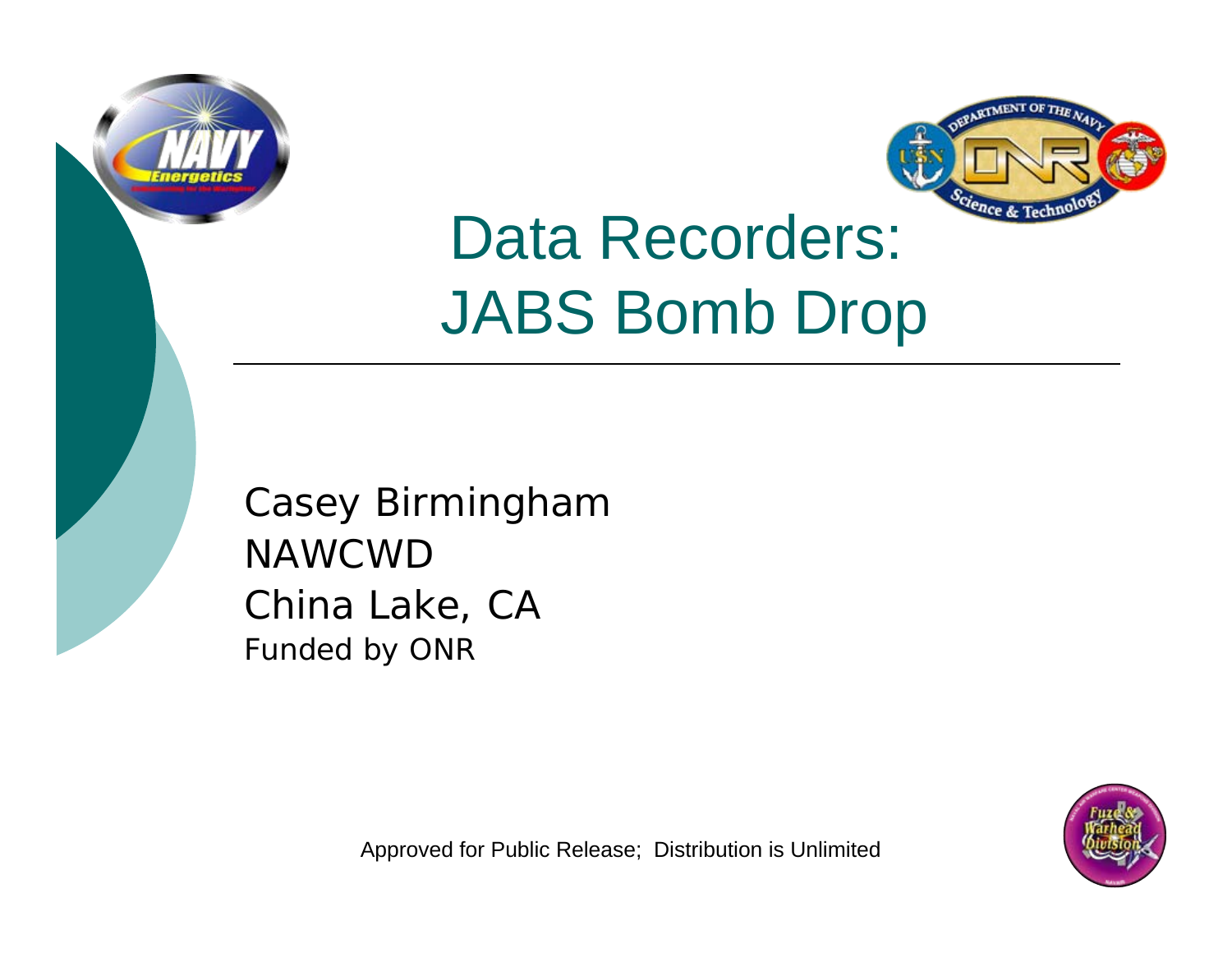

## Purpose of JDAM JABS



- { Joint Direct Attack Munitions (JDAM) Assault Breaching System (JABS)
	- $\bullet$  To clear mines and obstacles to support amphibious assault
- { Two Environments: Surf and Beach Zones
- o System was effective in Beach Zones, and at up to 3 meters of water
- o Extended to include "VSW" Zone (Very Shallow Water)
	- Water depth of 10 to 40 feet
- o Investigation into what combination of warhead and fuzes was most effective

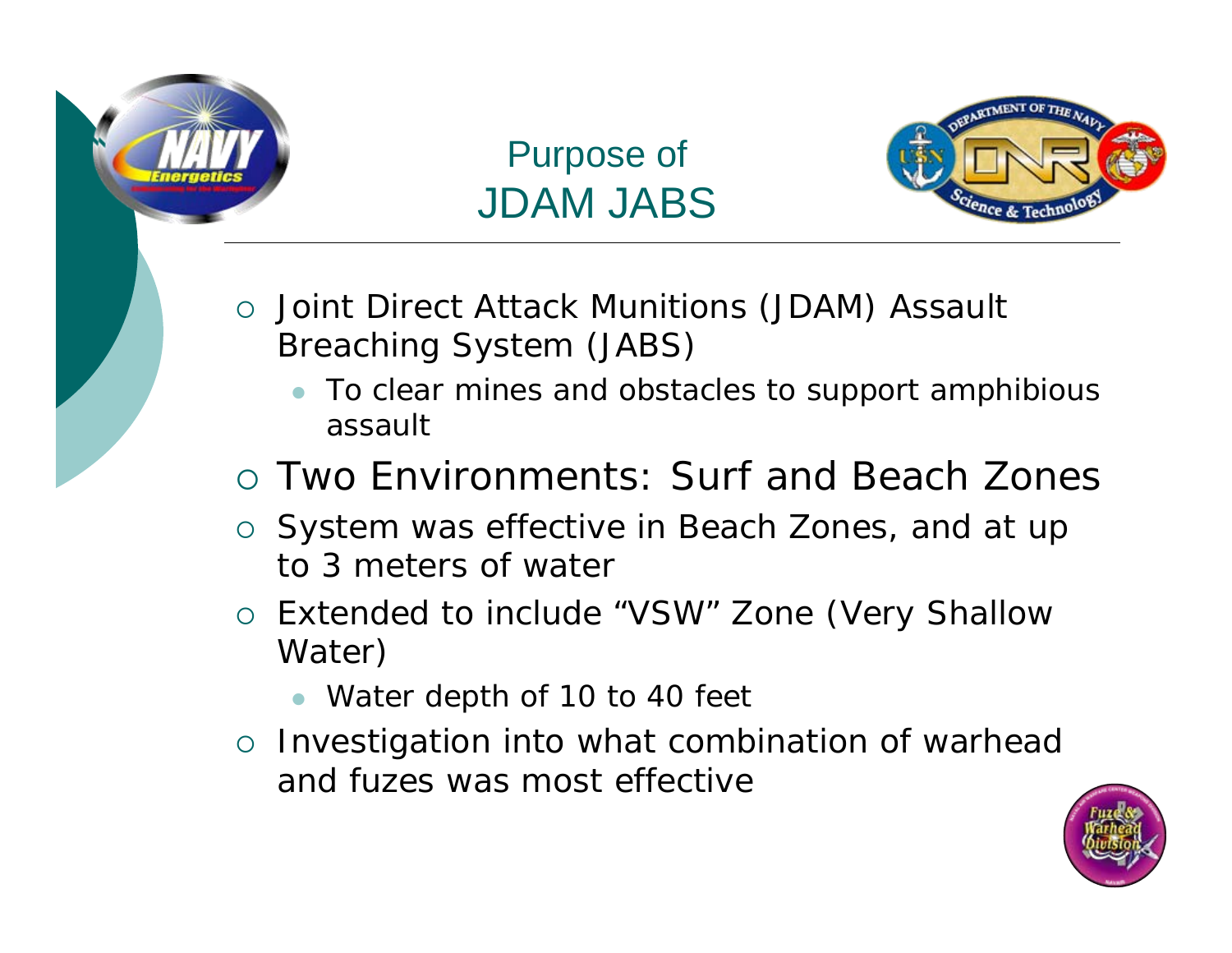

## What and How



- { What is needed for High Effectiveness in VSW
	- The acceleration levels seen by the bomb on impact into water and sand
- { How to find these acceleration levels
	- $\bullet$  Install data recorders that will survive impact and monitor all crucial components
		- { Accelerometers
		- o Impact Switches

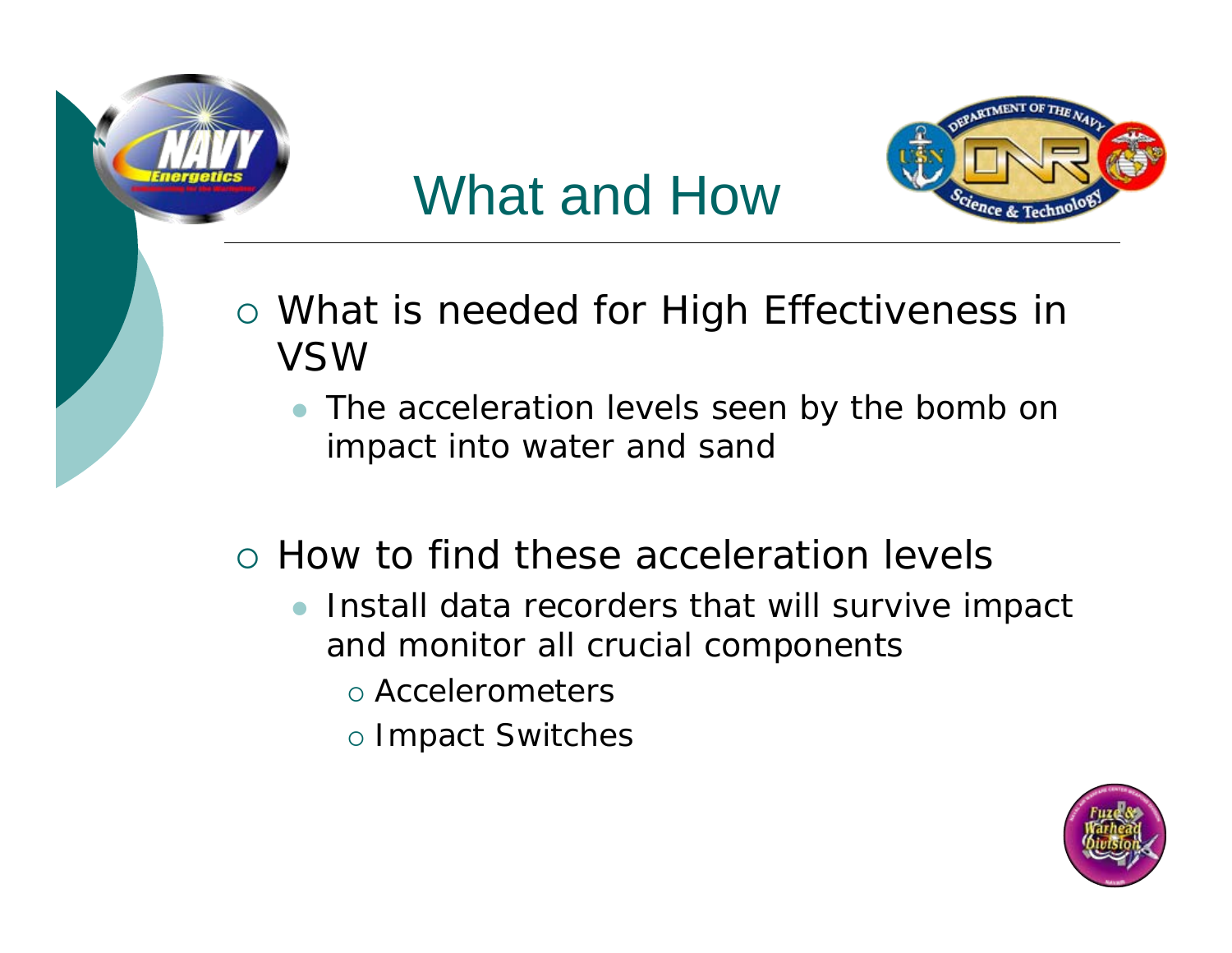

## Brief History: The Beginning 1997





- Single channel 16 bit x 32k memory Data Recorder
- Memory stored on SRAM, as power is lost, the data is transferred to EEPROM

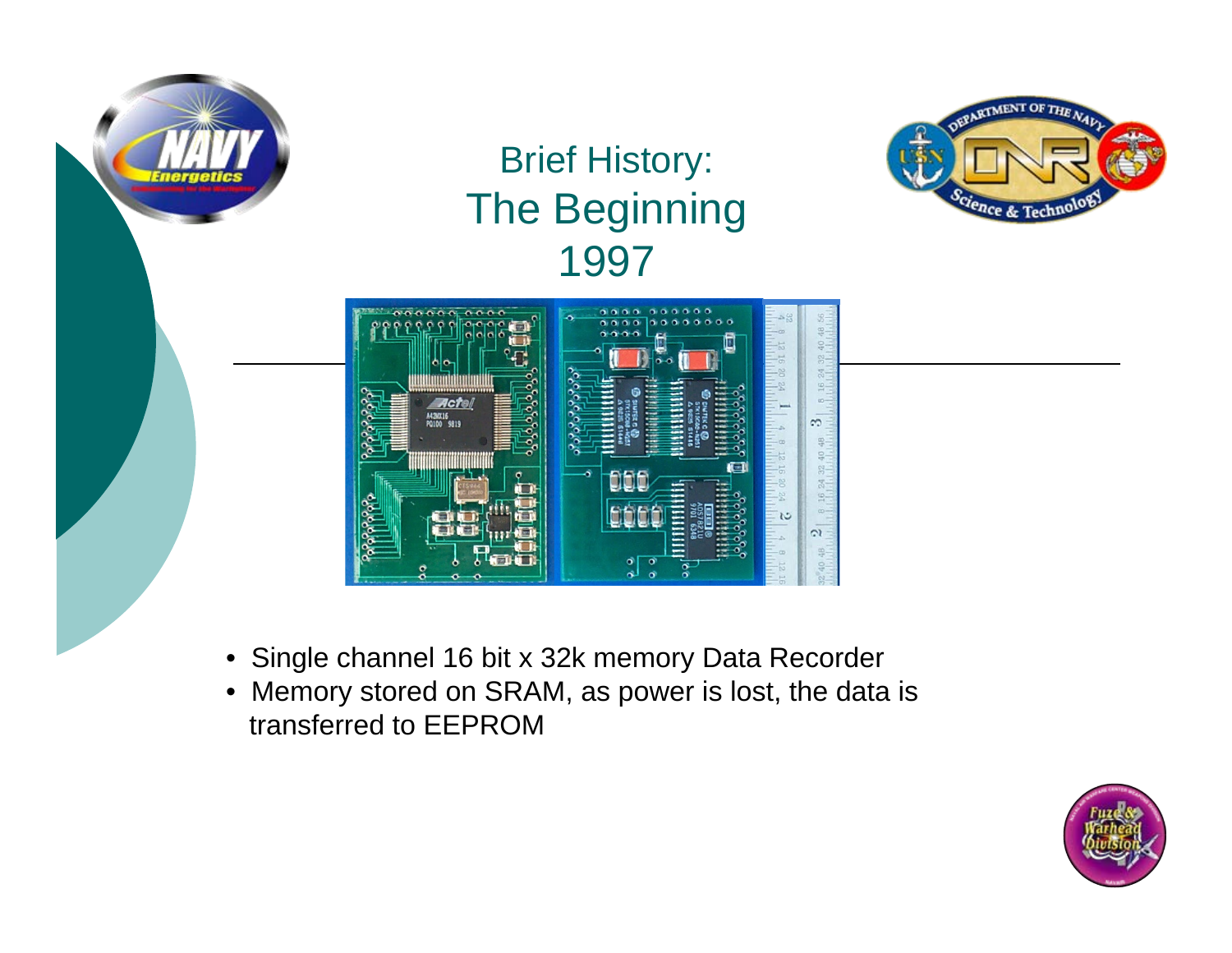





- •3 channel 16 bit x 32k memory
- Same FPGA Package
- • Memory stored in FRAM memory chips
	- 45 year storage life
- Two wire trigger
	- Write Mode/Read Mode
	- Save pre-trigger data, write remaining data

Design Includes Shock Hardened Capacitors so recorder has power throughout impact regardless of power supply



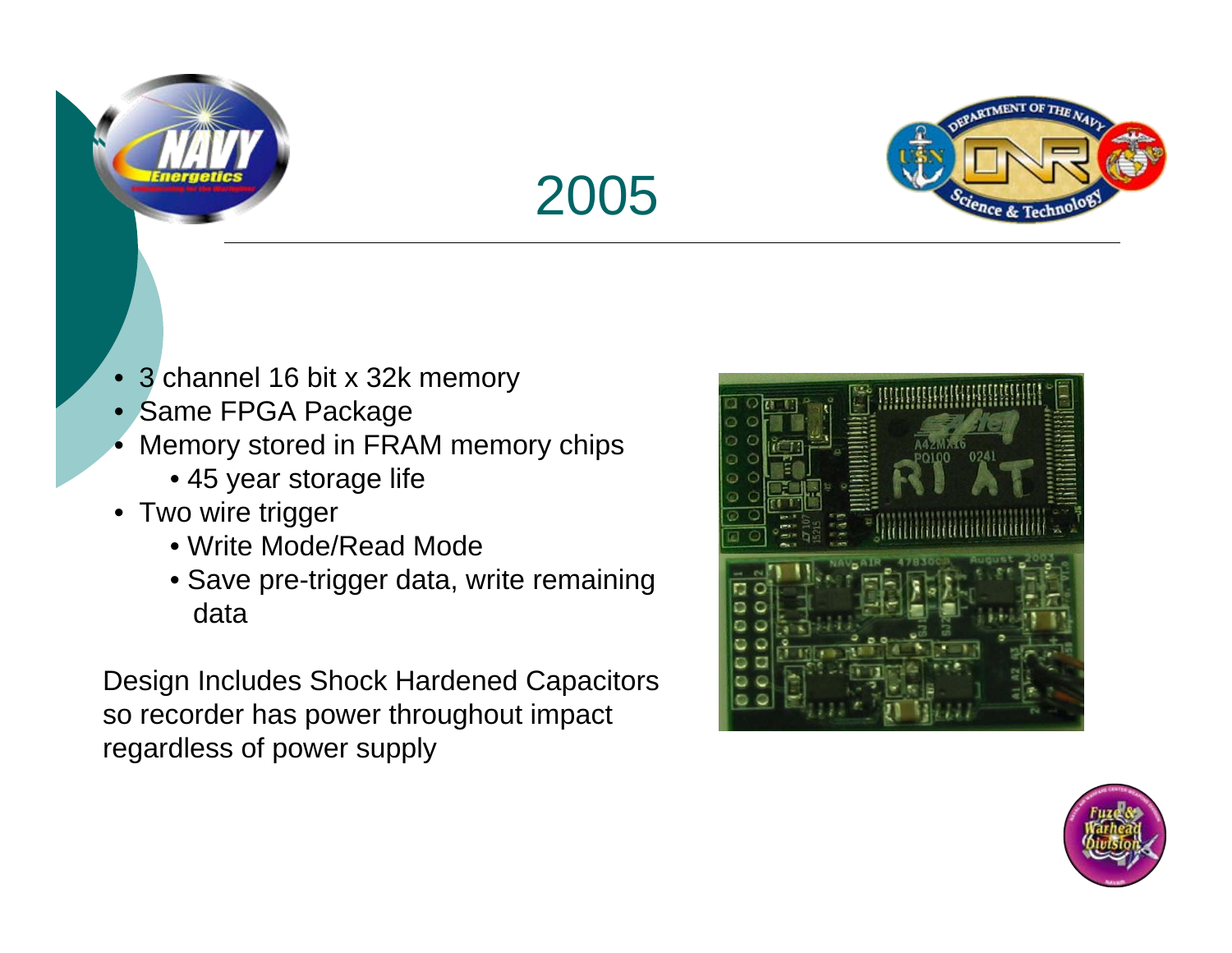

## Objective of JABS Drop Tests



o 1. Record the accelerations acting on fuzes inside fuzewell of a 2000 lb. JDAM during impact

o 2. Record Impact Switch Closures during impact, compare to accelerations

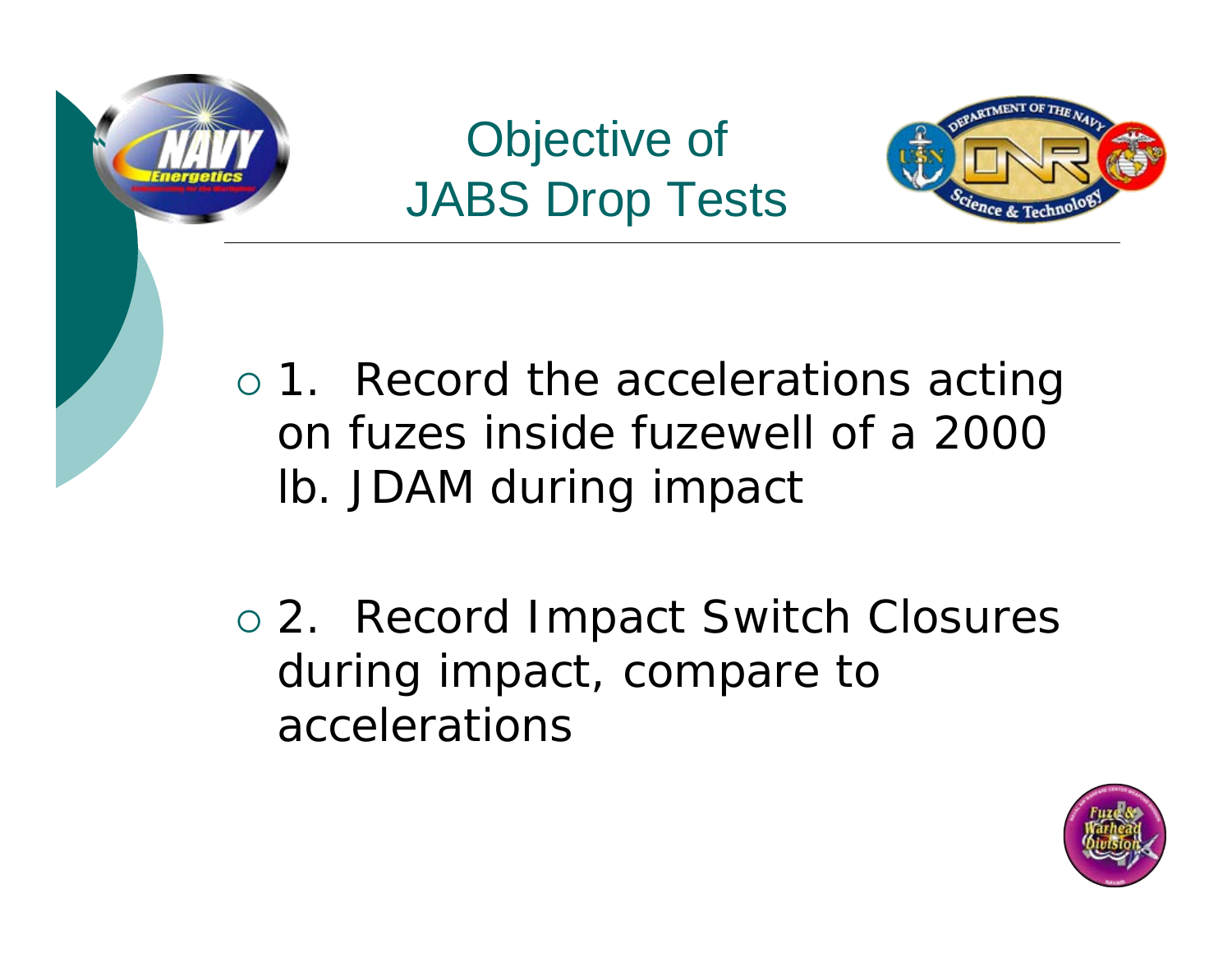## JABS Flight Drop test: **Requirements**



Redundancy

- Two Recorders per Bomb
- Two Accelerometers per Recorder



Shock Hardened Recorder Pre-flight Confidence Testing

- Temperature cycling
- Flight vibration
- Shock
- Simulated FZU-48 power enable



#### Recorder Features

- Non-Volatile Memory
- 100 milliseconds of Pre-trigger Data
- 200 milliseconds of Post-trigger Data



\* Funded by ONR

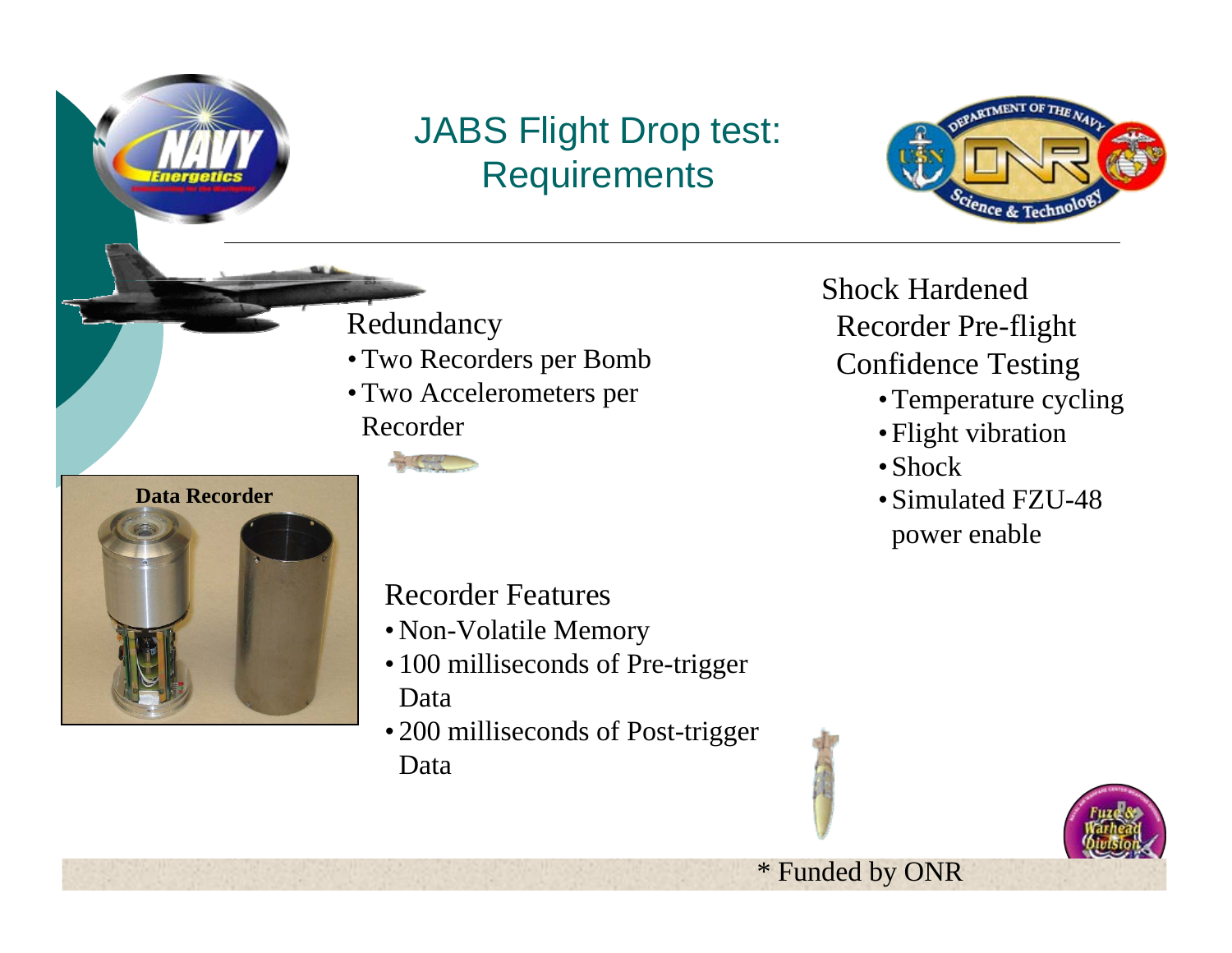





## { First flight drop into simulated Beach Zone

- o Second flight drop into simulated Surf Zone
	- 10 feet of water, then sand

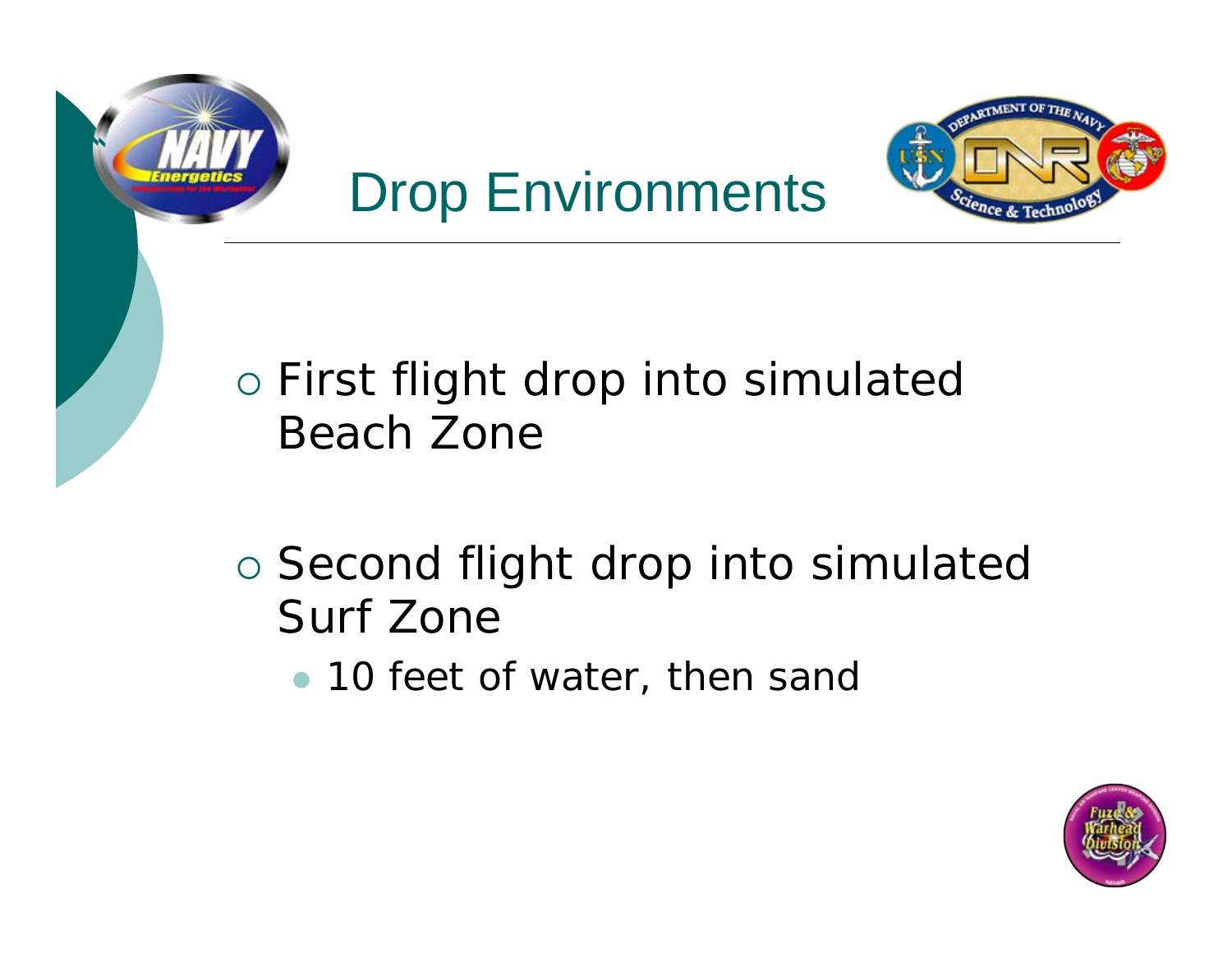

## Placement of Recorders





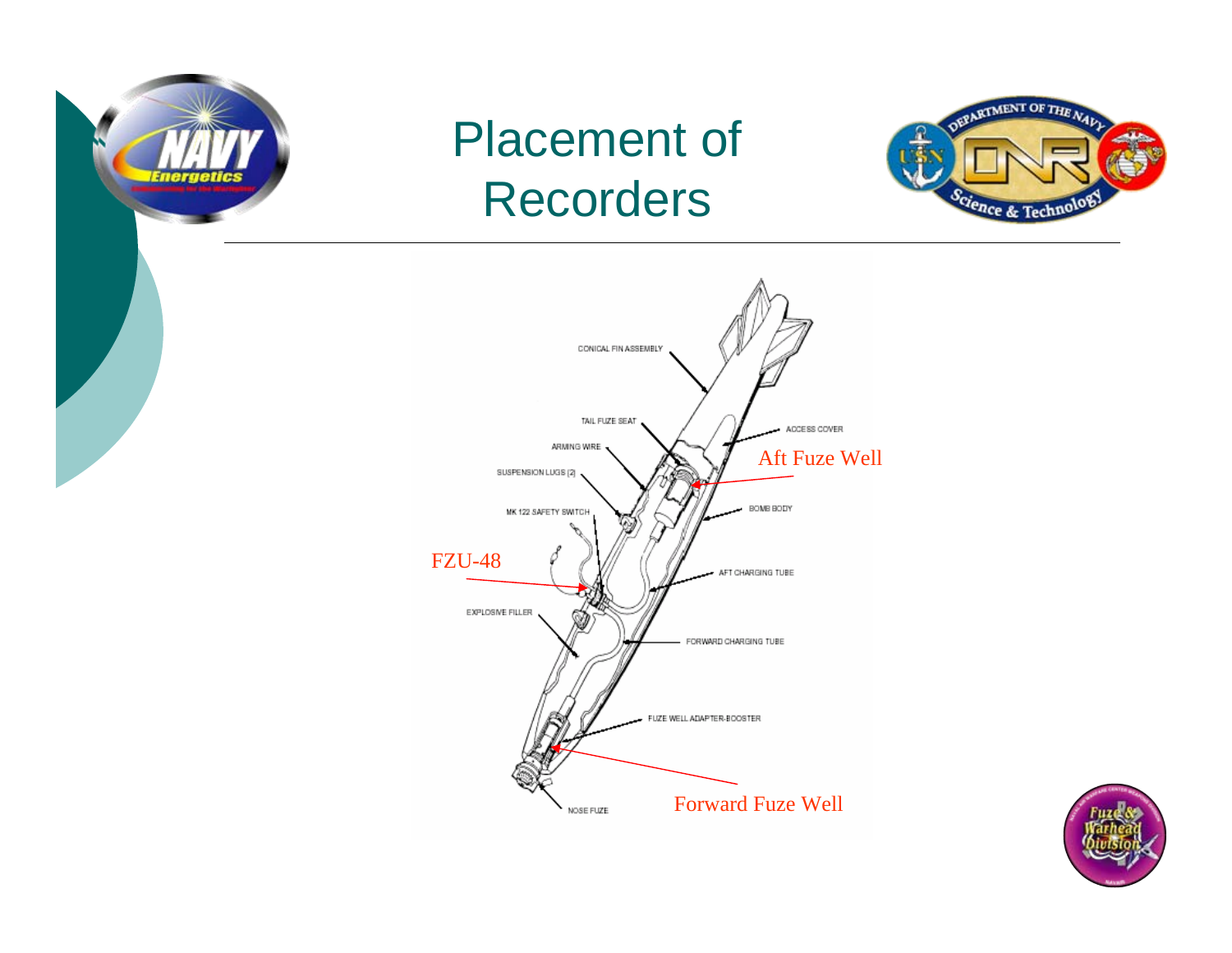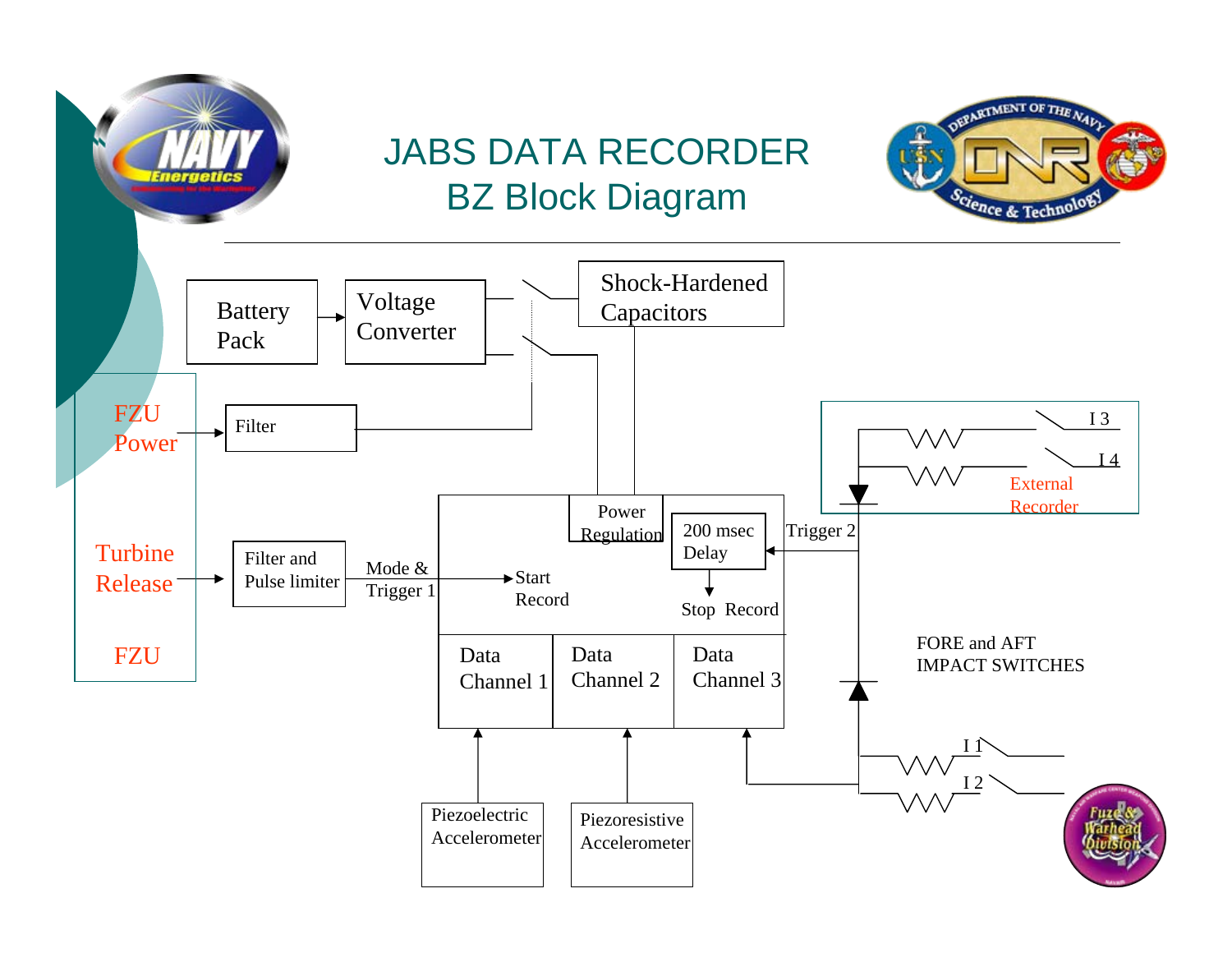



### Results from Beach Zone

## { Mixed Bag

## • Some positive indicators, some recorder anomalies Reasonable acceleration Characterization



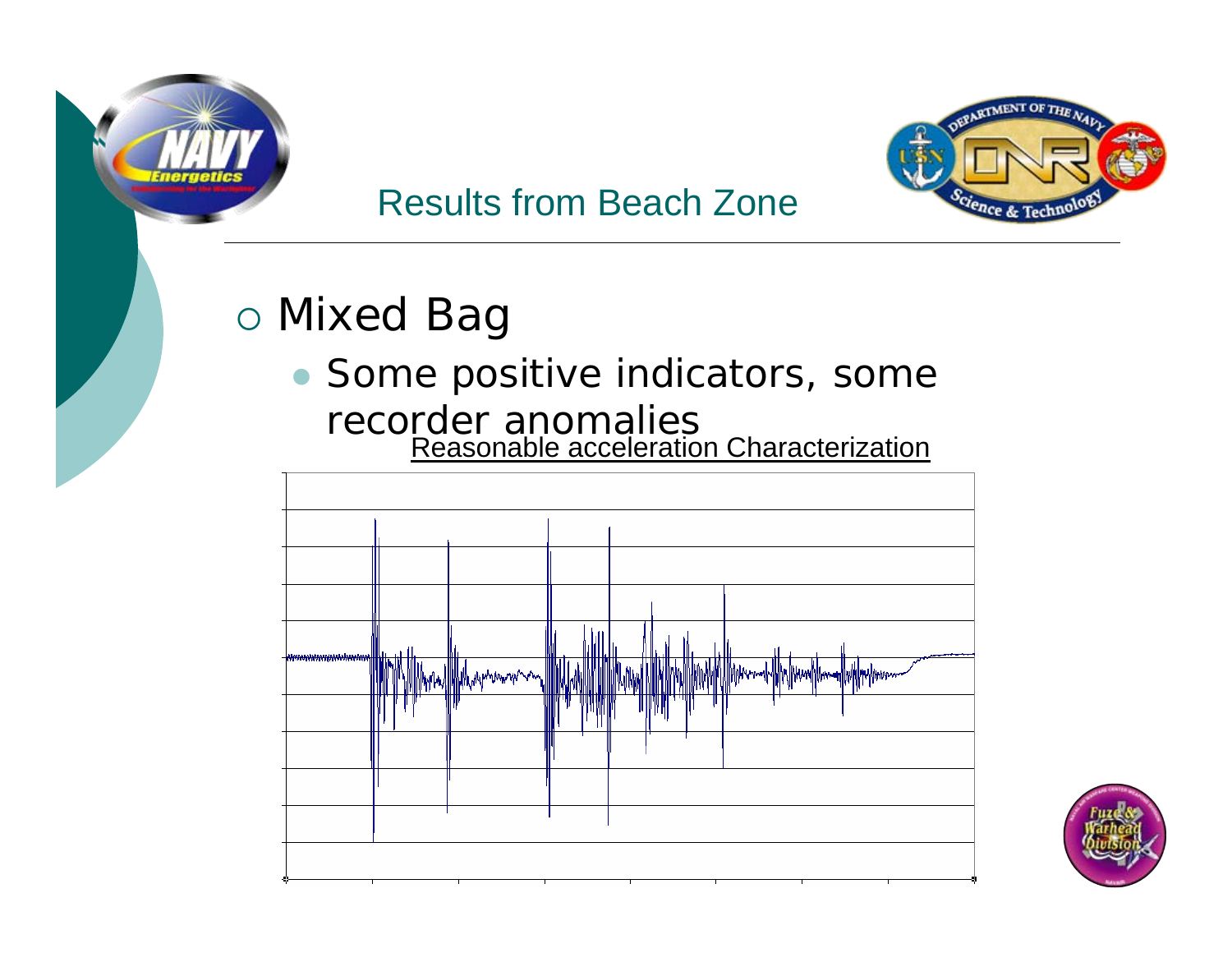

## Results from Beach Zone



- The negative results included:
	- Unusable Impact Switch closure data
	- Broken wire causing an accelerometer malfunction
	- Power loss or reset on one recorder
	- Non-trigger on one recorder

#### Accelerometer Malfunctioning Power Loss or Reset to the recorder

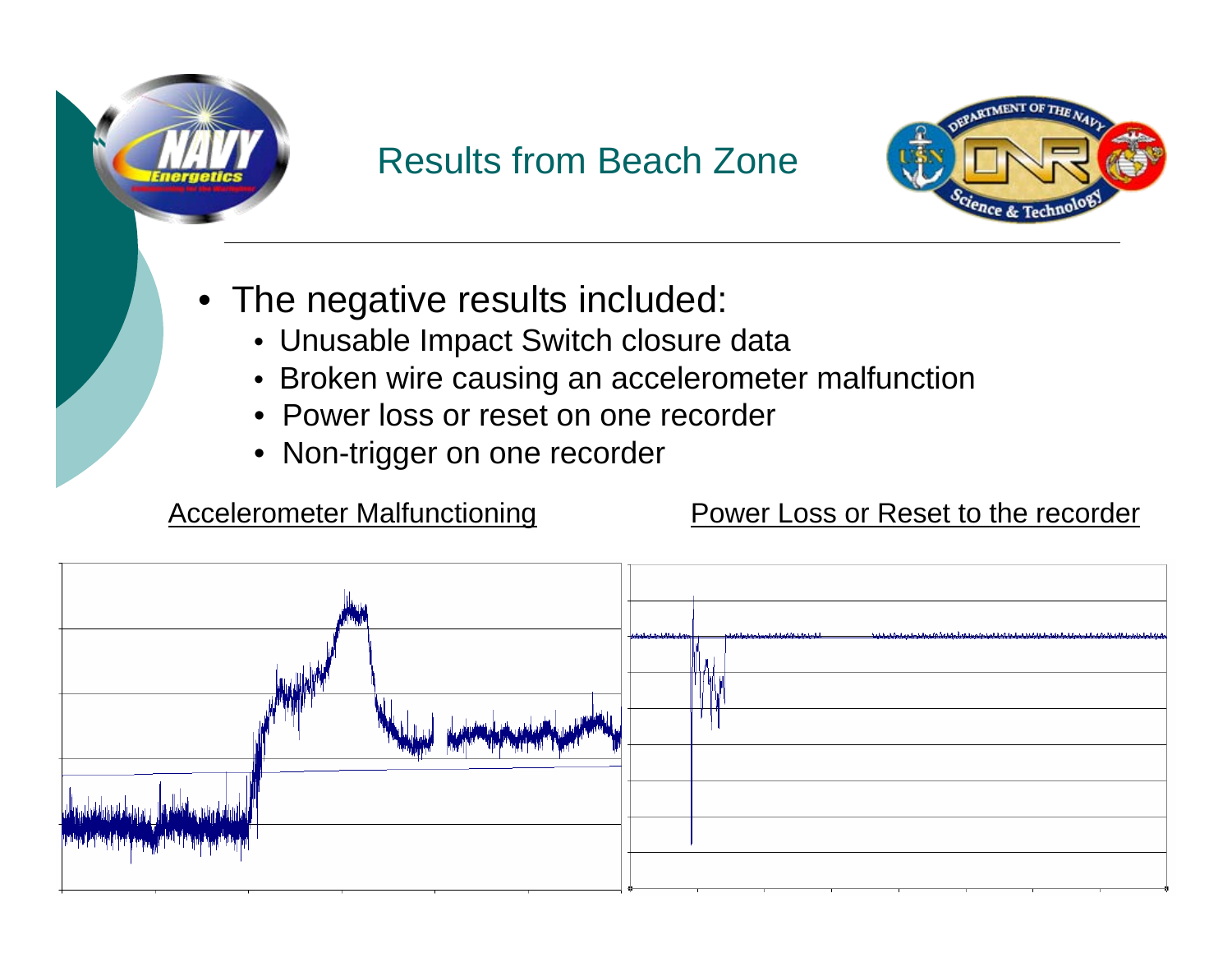

#### Changes to recorder from Beach Zone to Surf Zone



- { Unusable Impact Switch Data:
	- z Changed from a resistor divider, to 1 bit digital signal, monitored each line individually.
- o Recorder No-Trigger:
	- z Mass from solder and thick wire gauge resulted in a broken connector
	- z Fixed by reducing wire gauge and using less solder. Changed testing procedure to test the connector.
- { Broken Accelerometer Wire:
	- z Fixed by increasing the diameter of thru-hole mount on PCB board. Glued strain relief to mounting structure.
- o Power Loss or Reset:
	- z Could not recreate in lab, redrew printed circuit board layouts to make sure no existing electrical lead problem would occur again. Team concluded that it was a unique event that would most likely not happen again.

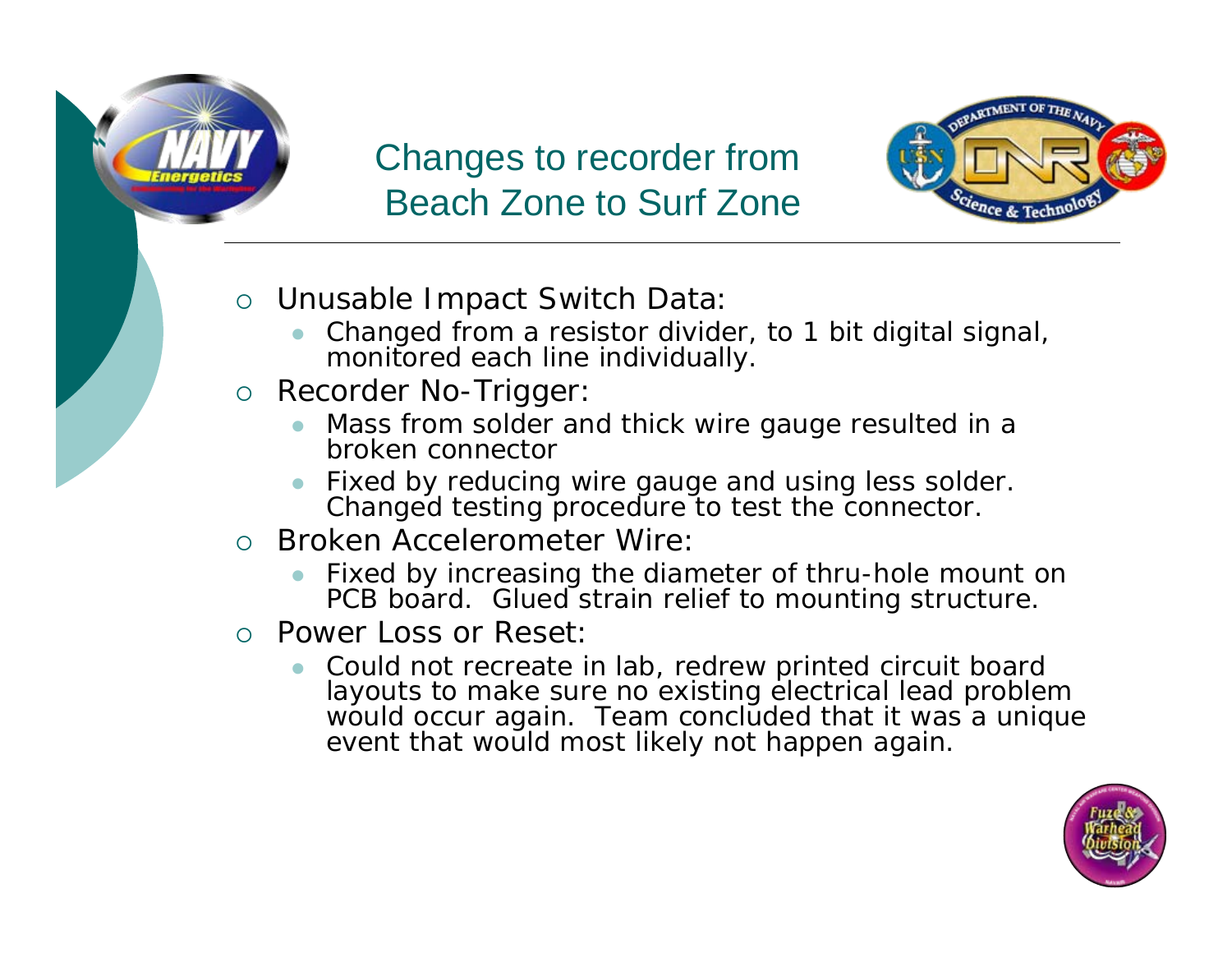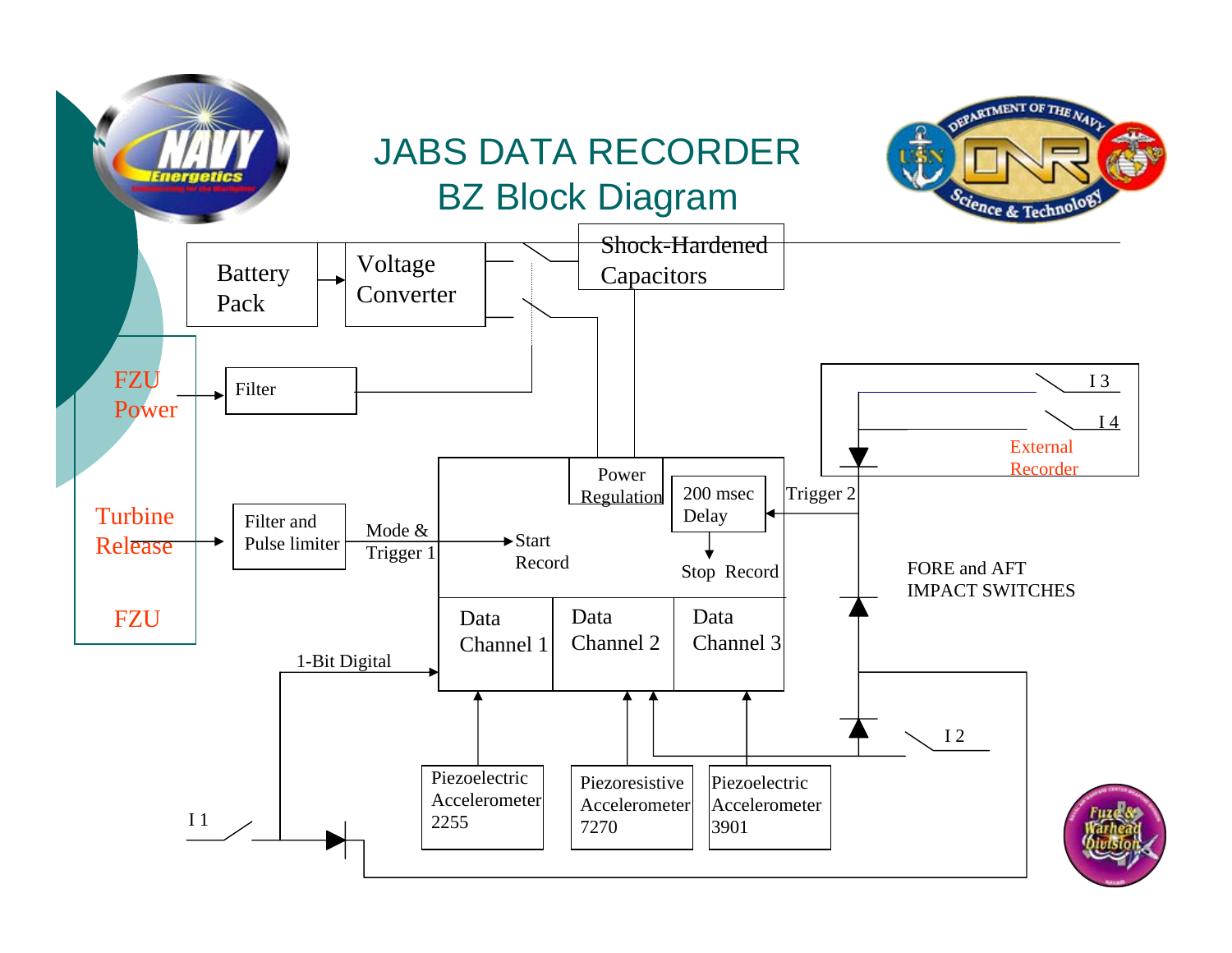

## Results from Surf Zone



## { Accurate Acceleration Data • All accelerometer records stored similar data and recorded like events

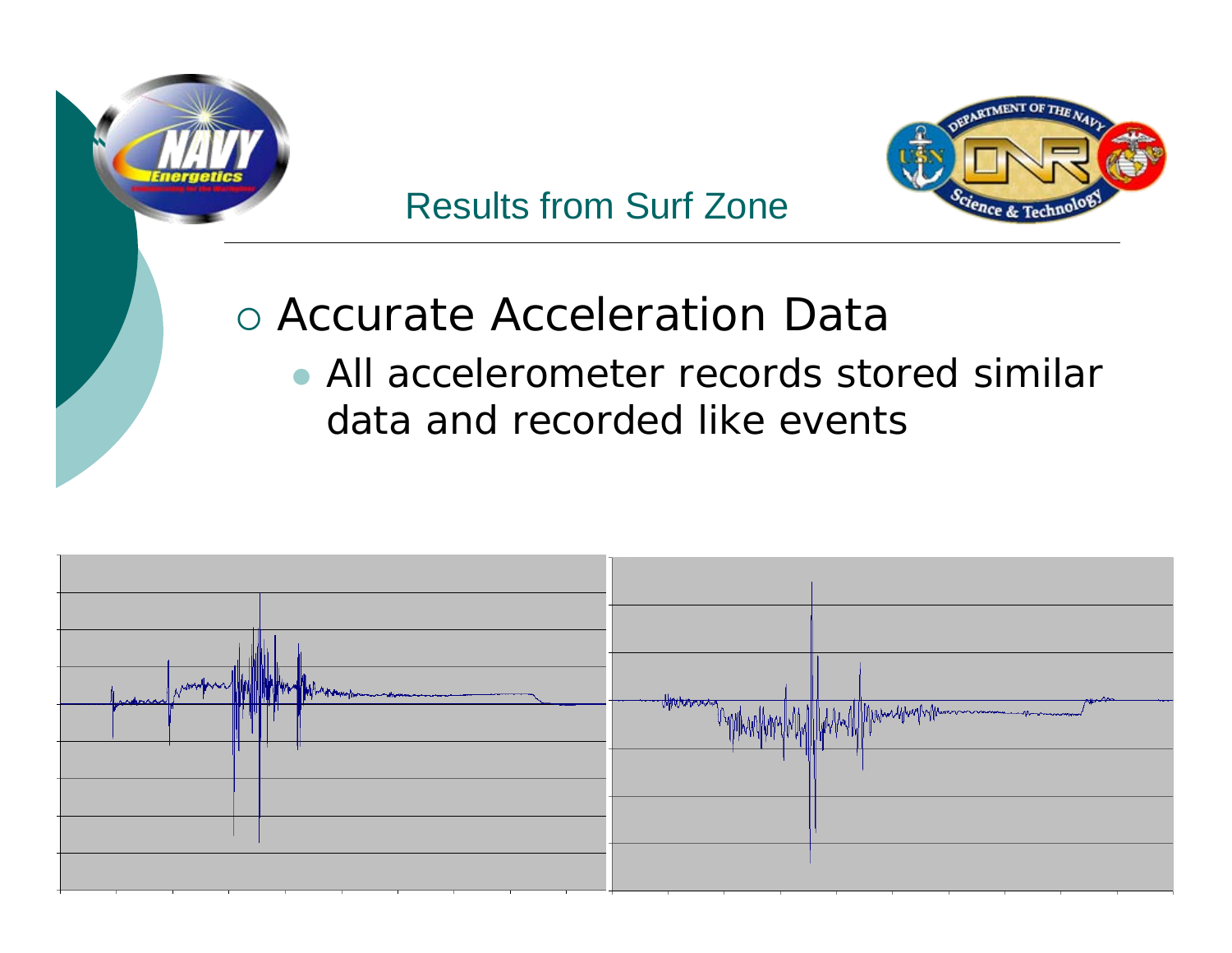

### Results from Surf Zone



#### ${\bm D}$ Some anomalies did occur:

- Protection diodes for Impact Switch record lines shorted. Voltage on trigger line was recorded instead of switch closure.
- Common trigger line between Nose and Tail recorders on Bomb 1 failed. Recorders triggered independently of each other.
- Both recorders on Bomb 2 reset around 15 ms after trigger. Impact event was captured, however this reset event was obviously no longer considered unique.